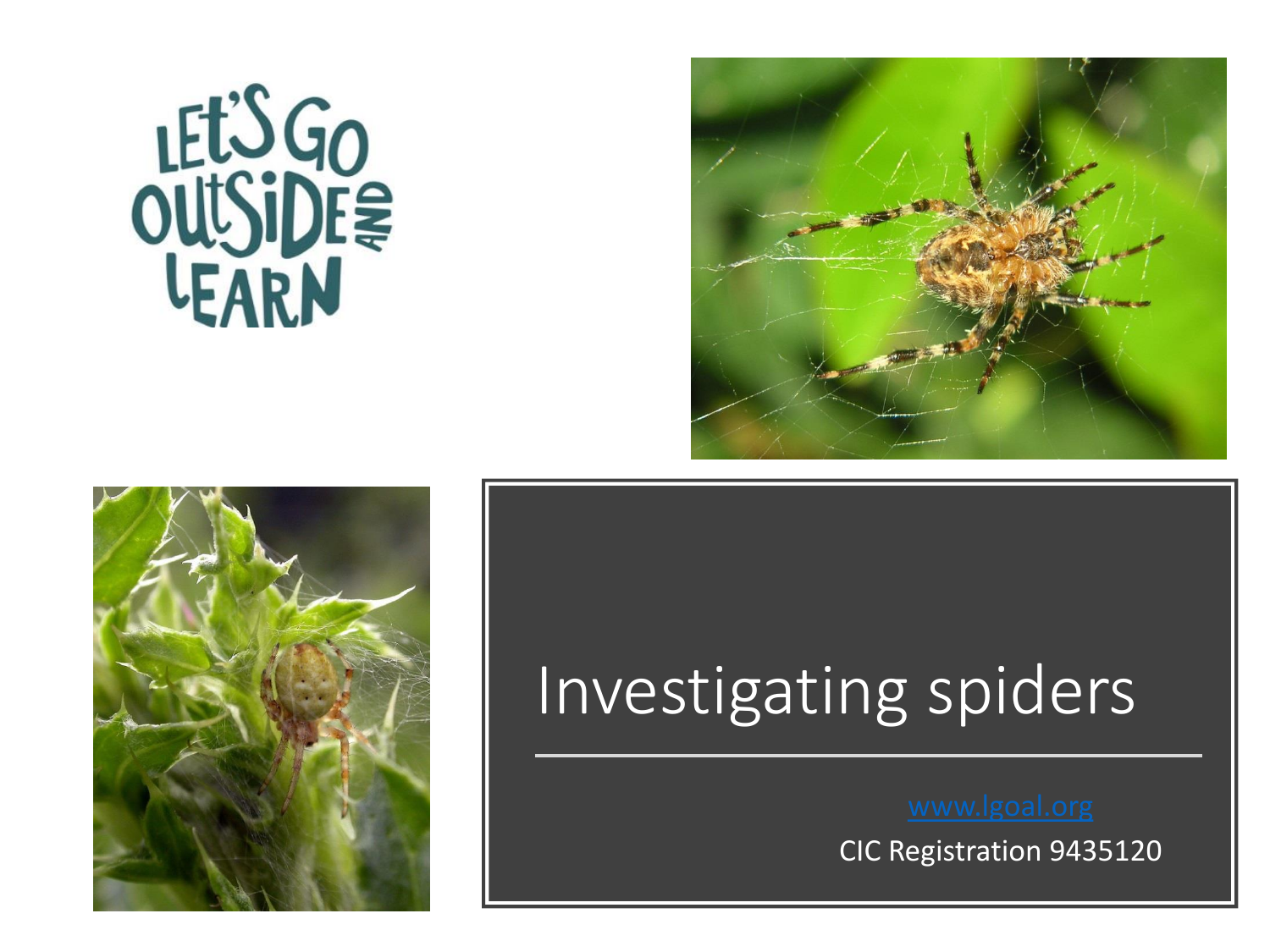## Investigating spiders





At this time of year in the warmer weather we become more aware of spiders in our house and gardens. They seem to be everywhere, weaving their complex webs.

How well do you know your spiders and their webs?

The Natural History Museum has an article that helps you to identify spiders from the shape of their webs

[www.nhm.ac.uk/discover/spider-webs.html](https://www.nhm.ac.uk/discover/spider-webs.html)

Once you have mastered the id you can take the quiz

[www.nhm.ac.uk/discover/spider-season-web](http://www.nhm.ac.uk/discover/spider-season-web-quiz.html)quiz.html

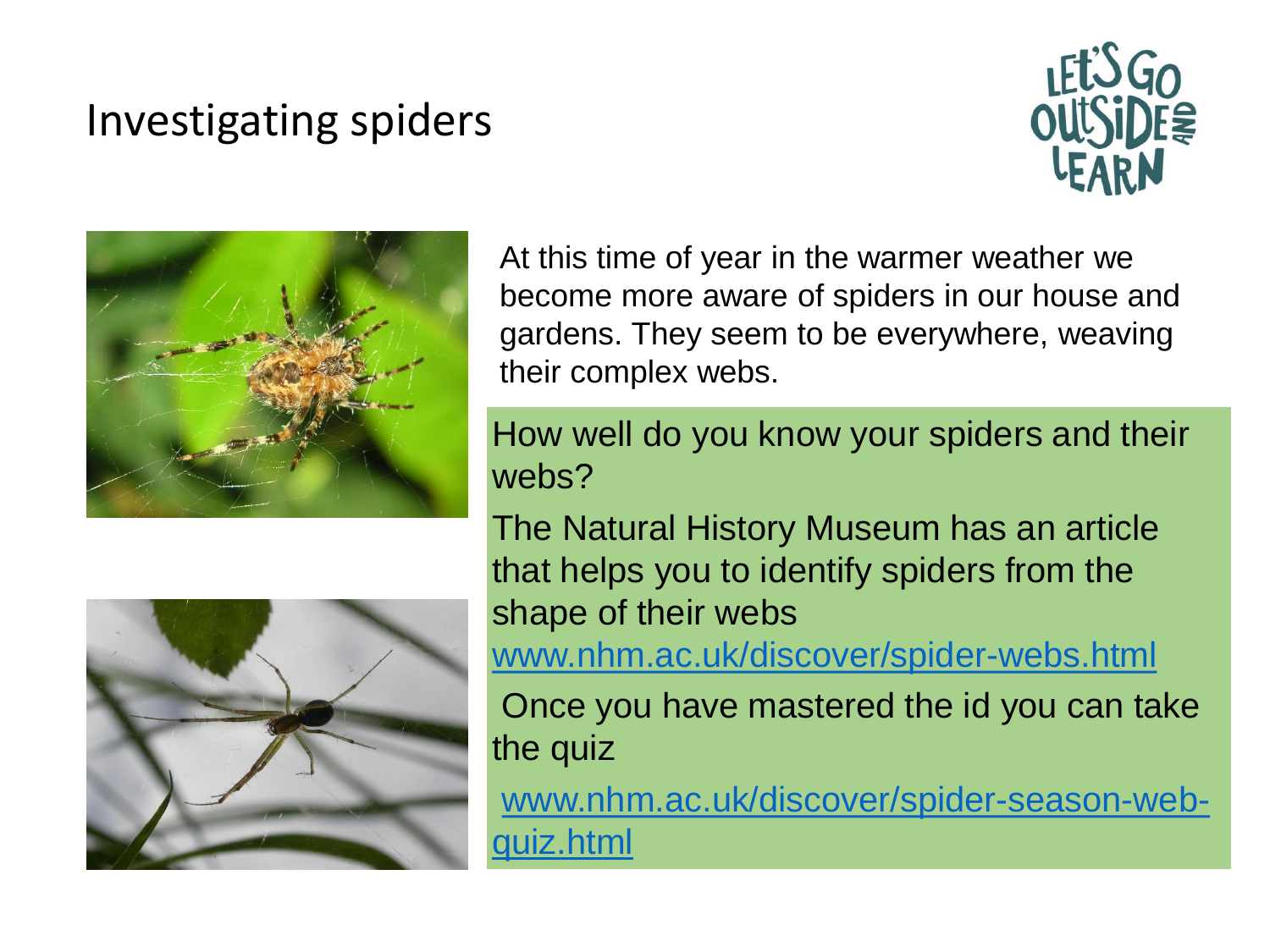## Spinning a web

A new web takes about two hours for a garden orb spider to build. It starts with a silk line across a gap which is strengthened. Then the spider adds the radial and spiral threads. To finish up the web, the spider removes the central knot of threads and replaces it with a lattice. The spider waits in a head-down position at the centre of the web or hidden nearby in contact by a signal thread. When an insect flies into the web the

spider approaches the source of the vibrations, bites it and wraps it in silk, to feed on later.

Watch the amazing BBC Earth time lapse film of a garden orb spider building a web.

[https://www.youtube.com/watch?v=](https://www.youtube.com/watch?v=zNtSAQHNONo) zNtSAQHNONo

There is another lovely film clip showing baby money spiders "flying" on their silken threads.

[https://www.bbc.co.uk/programmes/](https://www.bbc.co.uk/programmes/p027lmvv) p027lmvv